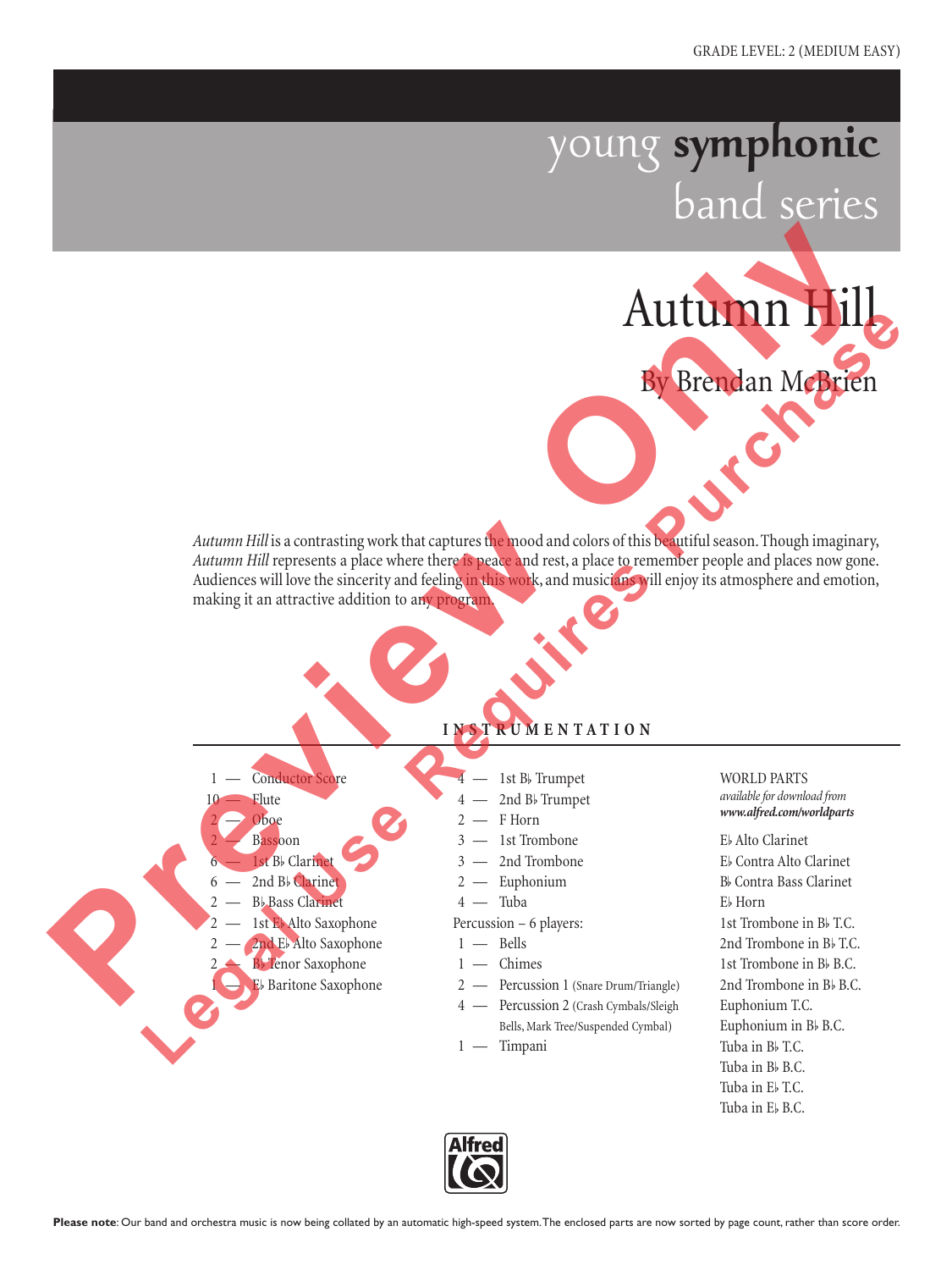## **p r o g r a m n o t e s**

Of all the seasons of the year, autumn is the one that seems to tug at my emotions the most. Even as a child I felt this, and can't explain it even now. Its arrival brings with it the smells and feel of nature preparing for sleep; retreat, as it were. The lonely sound of a distant train, the smell in the air as it passes over the cool earth, the lengthening of shadows. As palpable as spring, autumn has its unique personality. For some reason in autumn I feel close to friends and loved ones who have passed on, as if the courses of our beings intersect at this point in the year. Sadness hovers near and I miss these dear ones more than at any other time.

This past year I've been overwhelmed by the loss of a number of dear friends and colleagues. Through all of this I have been reminded of the transience of life itself, how seemingly short our time is in this world, and how precious are those we love. This work celebrates that day we will be reunited in a place without pain and abounding with peace.

The 19th Century German poet Joseph von Eichendorff captured this feeling beautifully in his poem *Im Abendrot* (At Sunset), which was used by Richard Strauss to conclude one of his greatest masterpieces, the *Four Last Songs* for soprano and orchestra. Completed a year before his death, the 84-year-old Strauss found special meaning in the poems he selected, symbolizing for him a look back on a life well lived, as well as a glimpse forward to eternal peace. who have present on each time course of our three plates of interesting<br>these duar ones there there are the base of the transformation of the first of how seemingly short our time is in this world.and<br>been reminded of the **Legal Use Controller Controller Controller Controller Controller Controller Controller Controller Controller Controller Controller Controller Controller Controller Controller Controller Controller Controller Controller Co** 

*Im Abendrot* (At Sunset) by Joseph von Eichendorff (1788–1857)

We have willingly and joyfully walked hand in hand; now let us rest from our wanderings through the silent land.

The valleys close in around us; already the sky is darker; a solitary pair of larks still soar, half-dreaming into the fragrant air.

Come close and let them fly; soon it will be time to sleep. We must not lose our way in this solitude.

O vast, tranquil peace, so profound at sunset. How weary we are of wandering-Is this perhaps death?

## **d e d i c a t i o n**

I composed this piece for my Symphonic Band at Venado Middle School in Irvine, California, where I have taught for the past 18 years. Writing music for my students and preparing it for performance is one of my greatest joys. I am forever grateful for their efforts and their uncontainable enthusiasm.

Brendan McBrien, Composer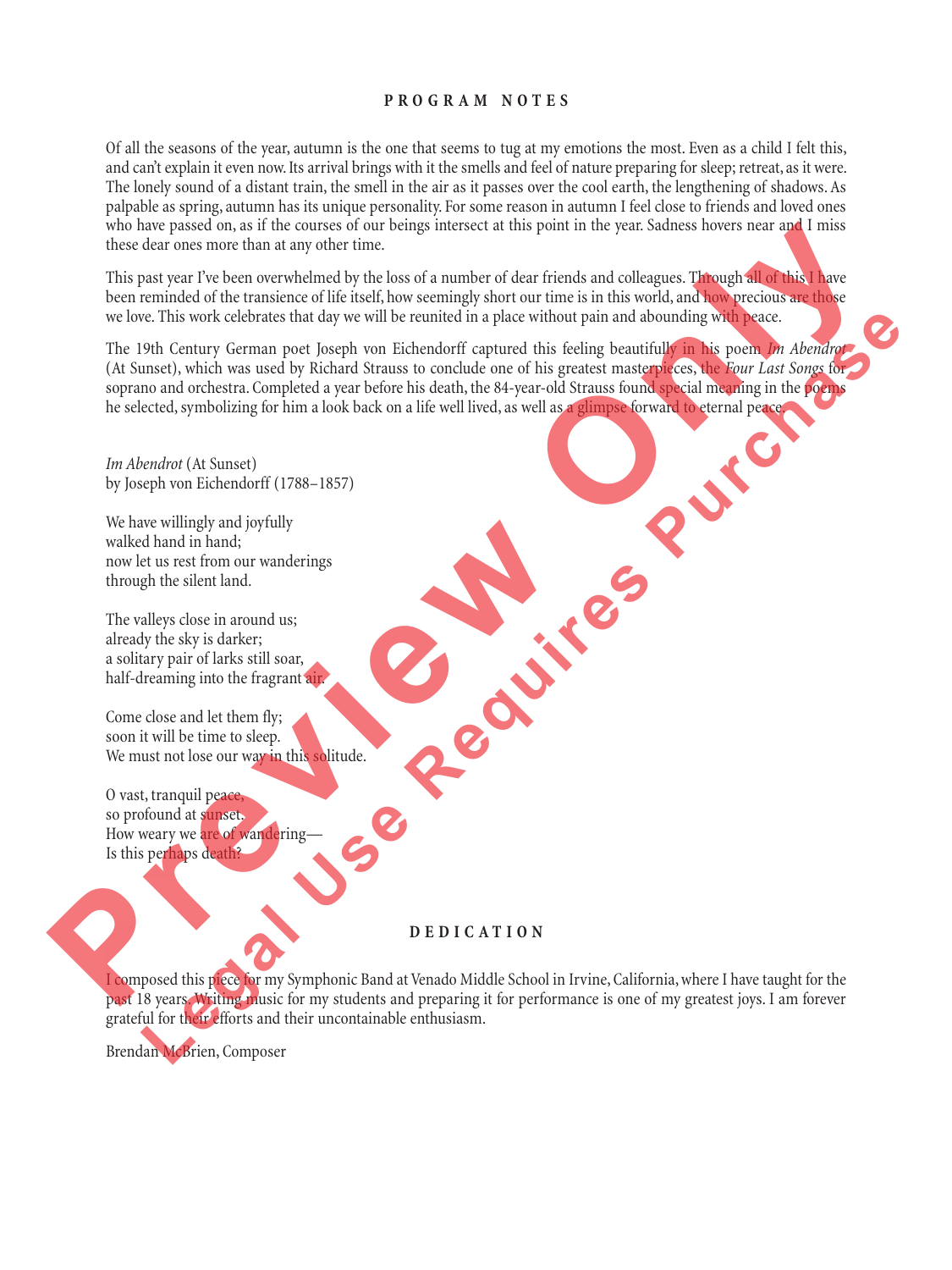## Autumn Hill



All rights reserved. Printed in USA.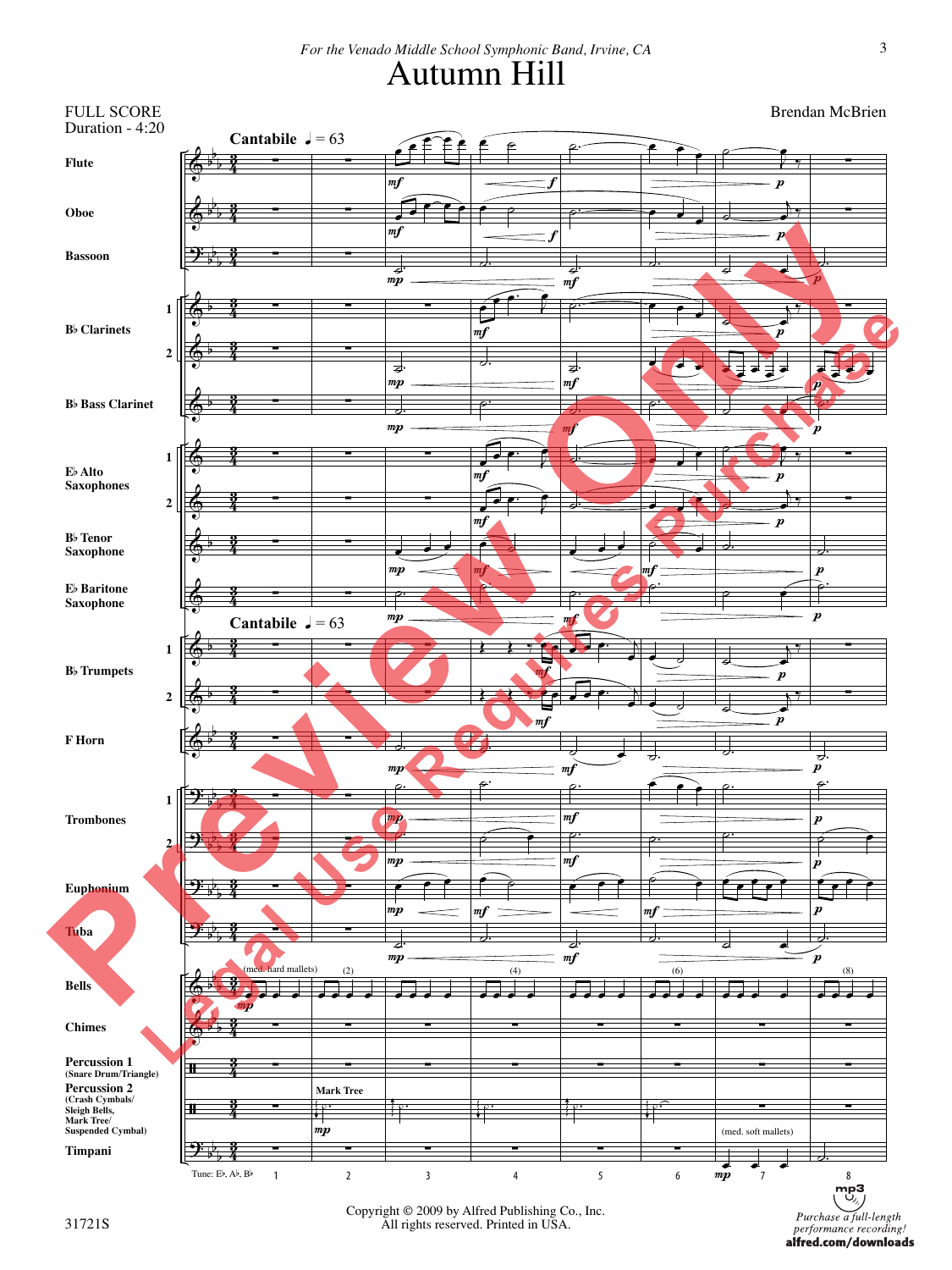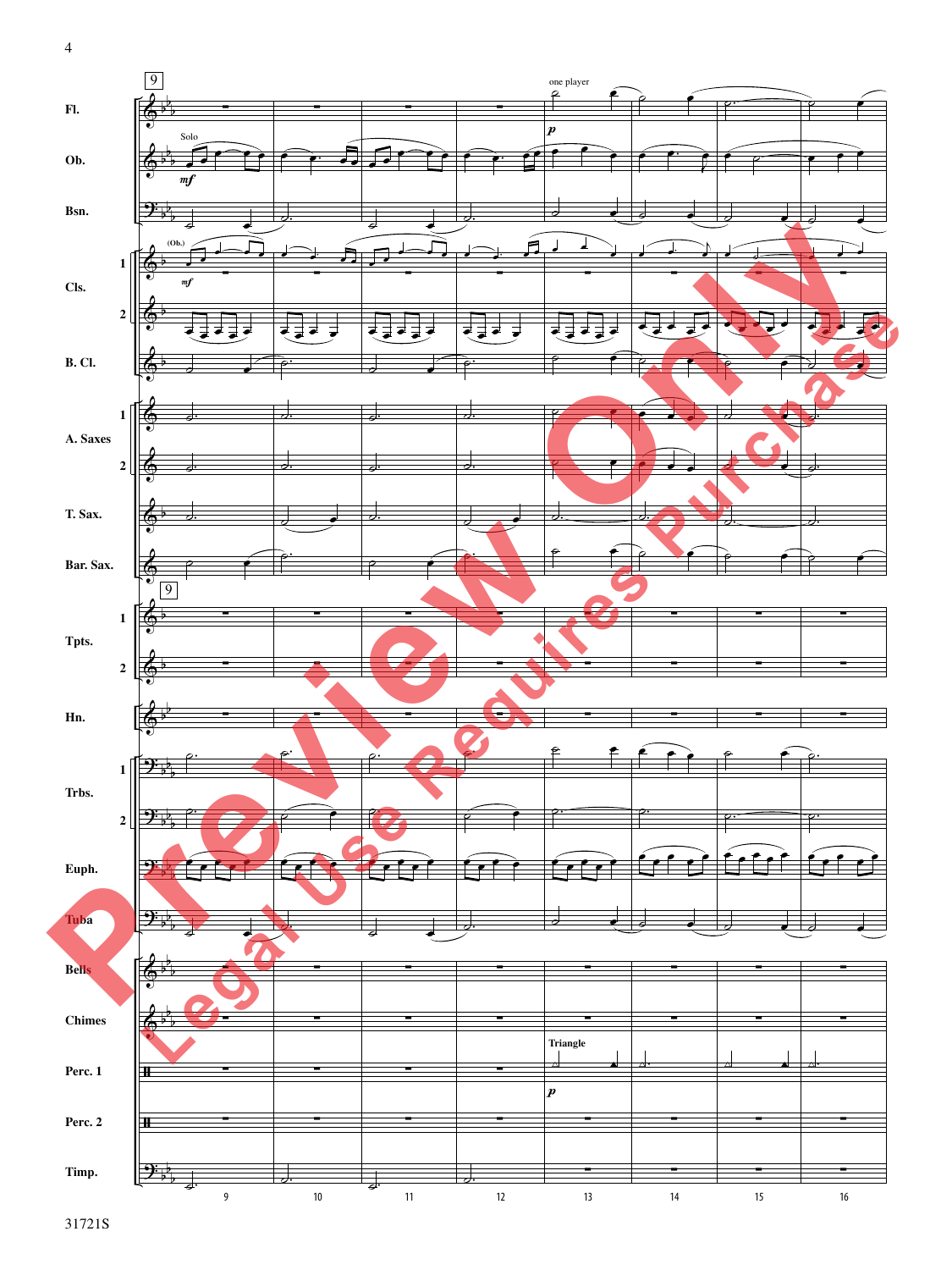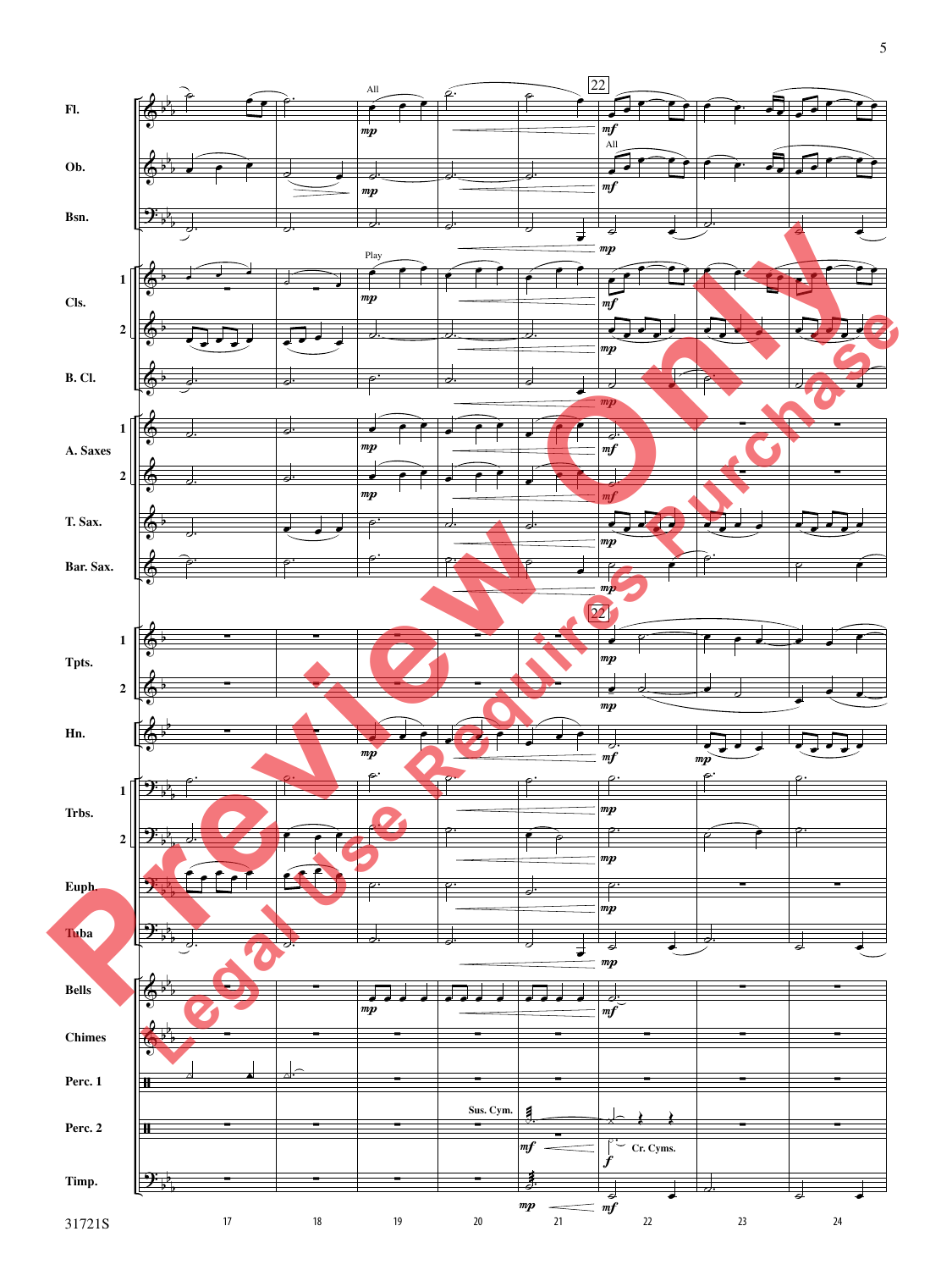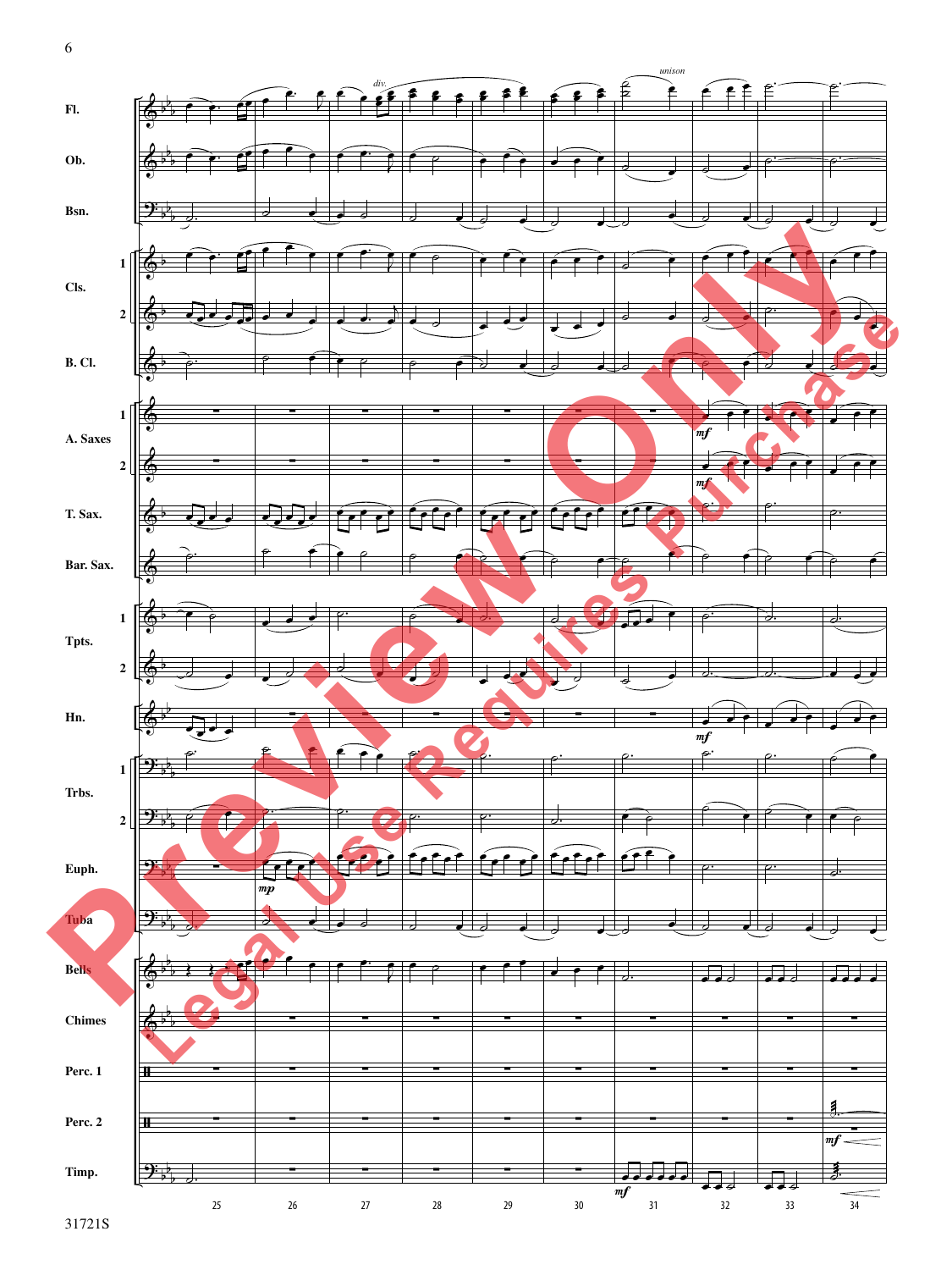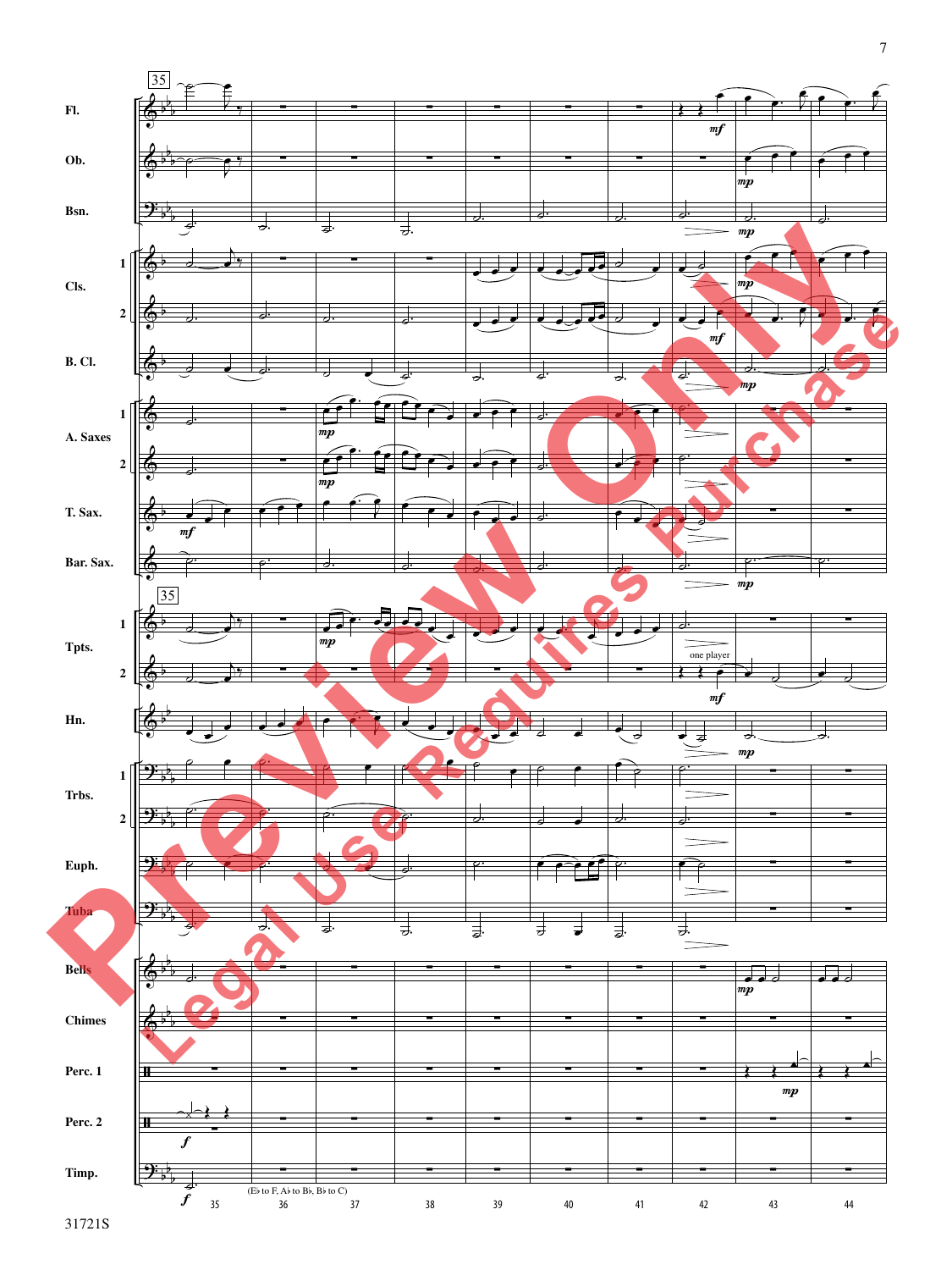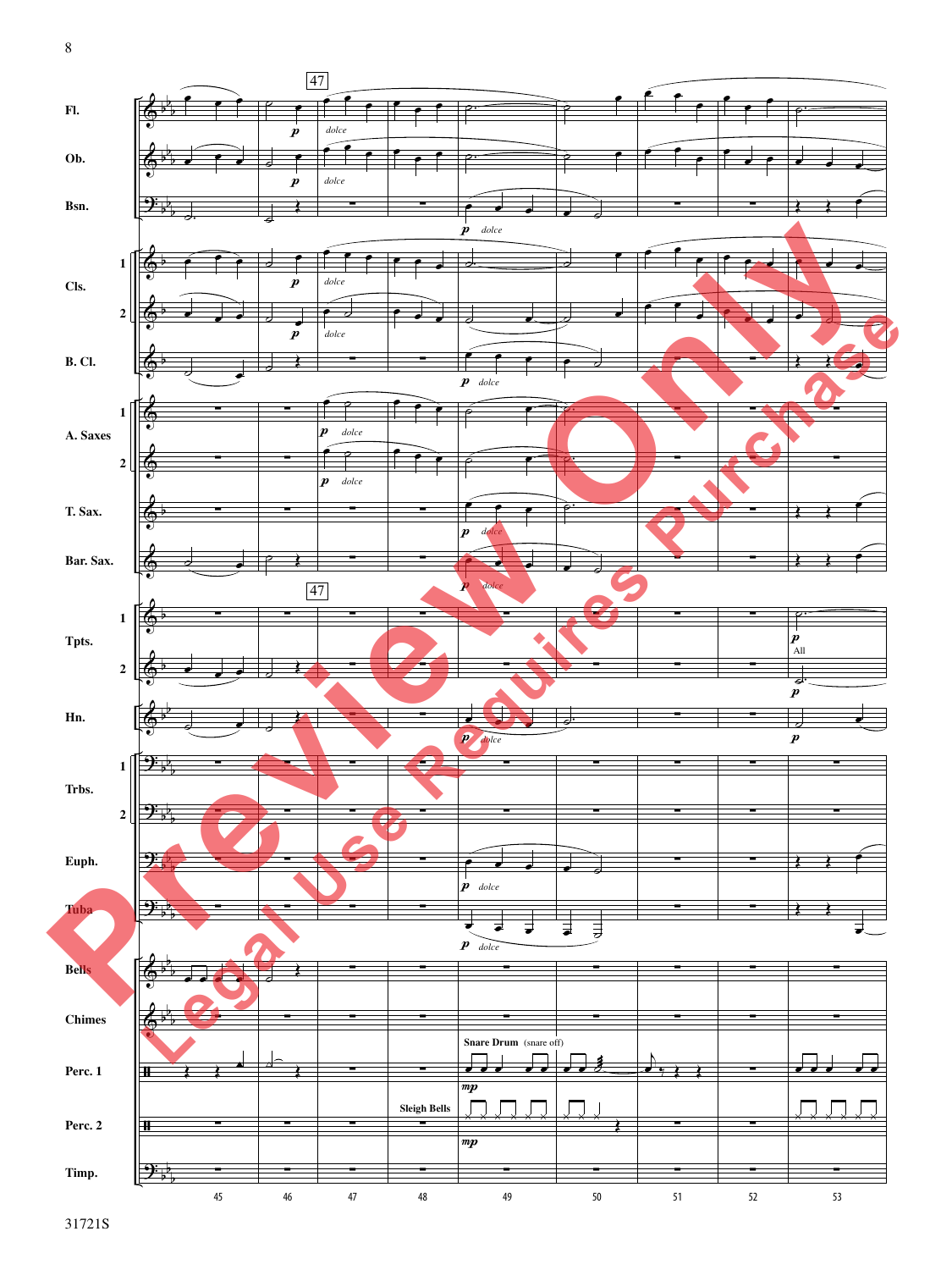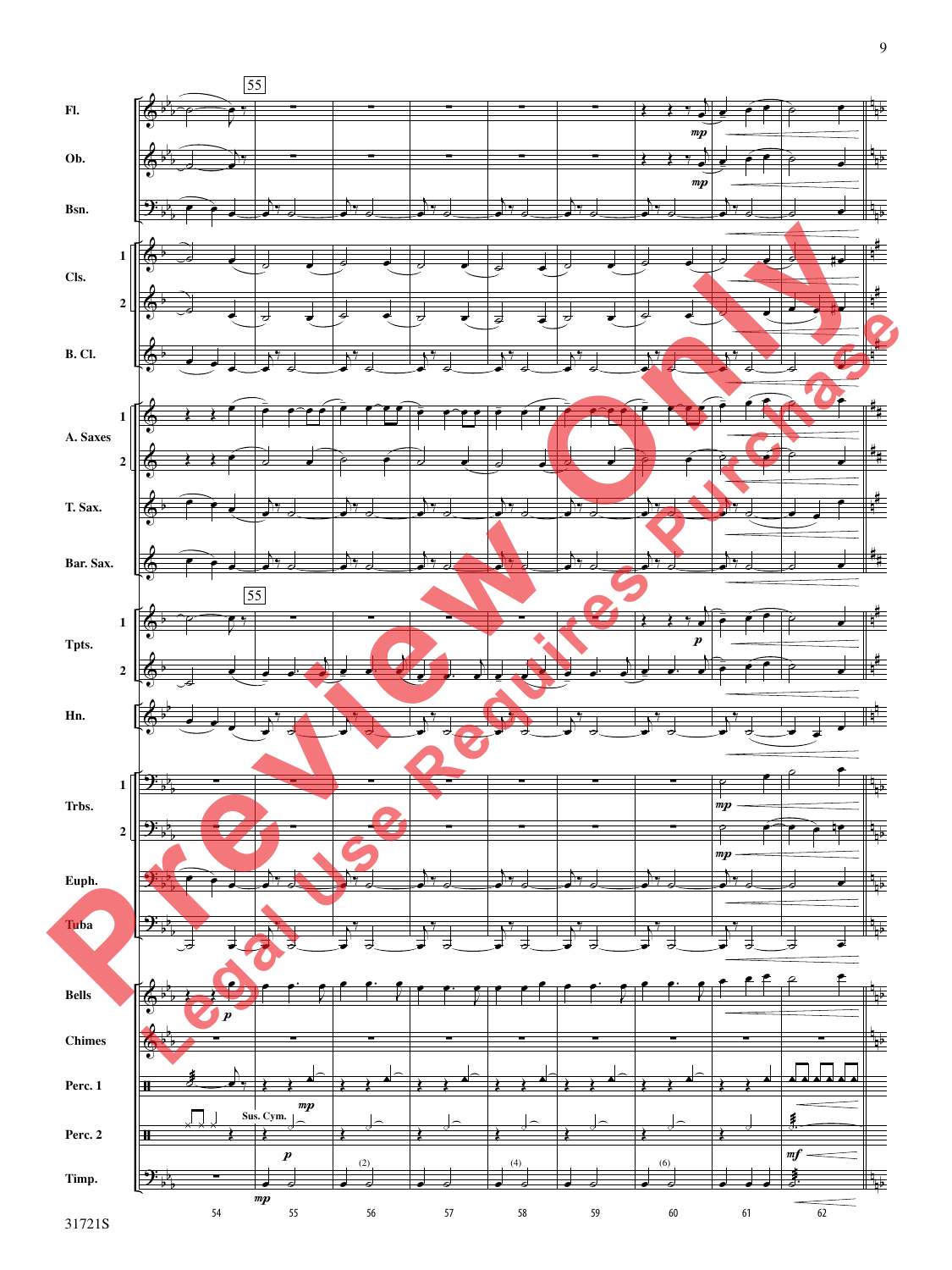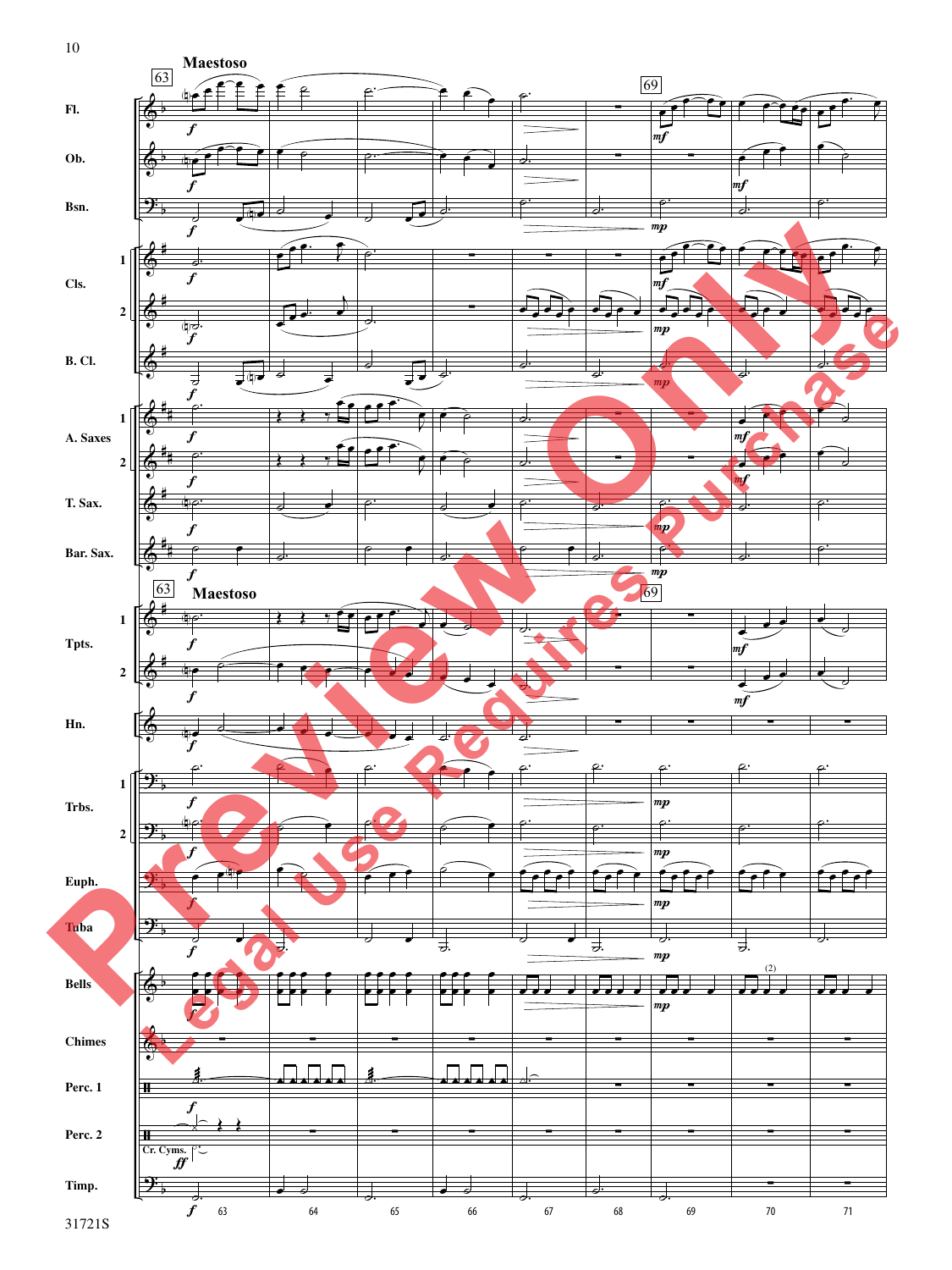